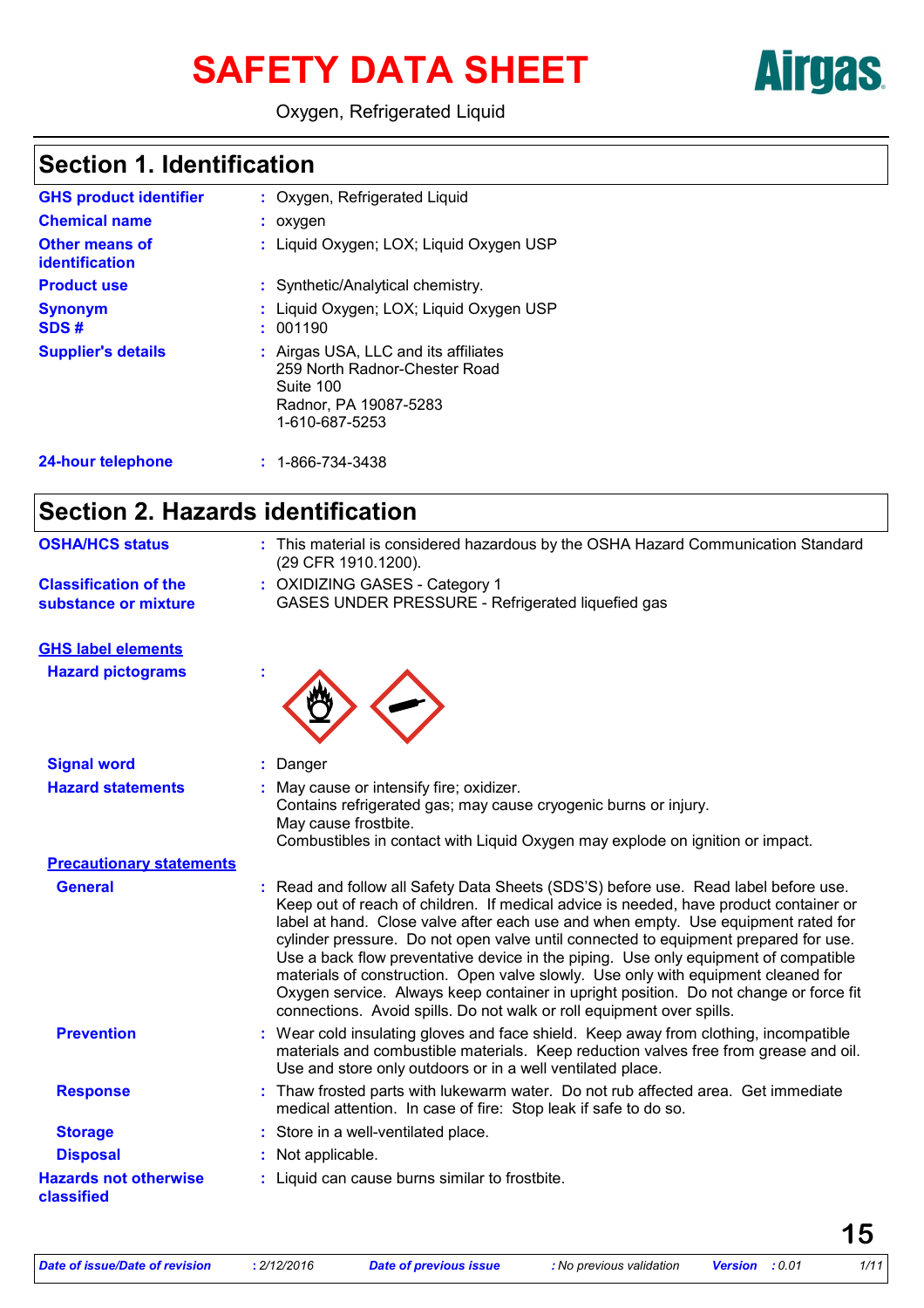# **Section 3. Composition/information on ingredients**

| <b>Substance/mixture</b>                       | : Substance                             |
|------------------------------------------------|-----------------------------------------|
| <b>Chemical name</b>                           | : oxygen                                |
| <b>Other means of</b><br><i>identification</i> | : Liquid Oxygen; LOX; Liquid Oxygen USP |

#### **CAS number/other identifiers**

| <b>CAS</b> number   | $: 7782 - 44 - 7$ |
|---------------------|-------------------|
| <b>Product code</b> | : 001190          |

| <b>Ingredient name</b> | $\Omega$<br>70 | <b>CAS number</b> |
|------------------------|----------------|-------------------|
| oxygen                 | 100            | 7782-44-7         |

Any concentration shown as a range is to protect confidentiality or is due to batch variation.

**There are no additional ingredients present which, within the current knowledge of the supplier and in the concentrations applicable, are classified as hazardous to health or the environment and hence require reporting in this section.**

**Occupational exposure limits, if available, are listed in Section 8.**

### **Section 4. First aid measures**

|                     | <b>Description of necessary first aid measures</b>                                                                                                                                                                                                                                                                                                                                                                                                                                                                                                                                                            |
|---------------------|---------------------------------------------------------------------------------------------------------------------------------------------------------------------------------------------------------------------------------------------------------------------------------------------------------------------------------------------------------------------------------------------------------------------------------------------------------------------------------------------------------------------------------------------------------------------------------------------------------------|
| <b>Eye contact</b>  | : Immediately flush eyes with plenty of water, occasionally lifting the upper and lower<br>eyelids. Check for and remove any contact lenses. Continue to rinse for at least 10<br>minutes. Get medical attention.                                                                                                                                                                                                                                                                                                                                                                                             |
| <b>Inhalation</b>   | : Remove victim to fresh air and keep at rest in a position comfortable for breathing. If<br>not breathing, if breathing is irregular or if respiratory arrest occurs, provide artificial<br>respiration or oxygen by trained personnel. It may be dangerous to the person providing<br>aid to give mouth-to-mouth resuscitation. Get medical attention if adverse health effects<br>persist or are severe. If unconscious, place in recovery position and get medical<br>attention immediately. Maintain an open airway. Loosen tight clothing such as a collar,<br>tie, belt or waistband.                  |
| <b>Skin contact</b> | : Flush contaminated skin with plenty of water. Remove contaminated clothing and<br>shoes. Get medical attention if symptoms occur. In case of contact with liquid, warm<br>frozen tissues slowly with lukewarm water and get medical attention. Do not rub<br>affected area. Wash clothing before reuse. Clean shoes thoroughly before reuse.                                                                                                                                                                                                                                                                |
| <b>Ingestion</b>    | : Remove victim to fresh air and keep at rest in a position comfortable for breathing. Get<br>medical attention if adverse health effects persist or are severe. Ingestion of liquid can<br>cause burns similar to frostbite. If frostbite occurs, get medical attention. Never give<br>anything by mouth to an unconscious person. If unconscious, place in recovery position<br>and get medical attention immediately. Maintain an open airway. Loosen tight clothing<br>such as a collar, tie, belt or waistband. As this product rapidly becomes a gas when<br>released, refer to the inhalation section. |

| Date of issue/Date of revision                     | : 2/12/2016         | <b>Date of previous issue</b>                                                                                                      | : No previous validation | <b>Version</b> | : 0.01 | 2/11 |
|----------------------------------------------------|---------------------|------------------------------------------------------------------------------------------------------------------------------------|--------------------------|----------------|--------|------|
| <b>Ingestion</b>                                   |                     | : Adverse symptoms may include the following:, frostbite                                                                           |                          |                |        |      |
| <b>Skin contact</b>                                |                     | : Adverse symptoms may include the following:, frostbite                                                                           |                          |                |        |      |
| <b>Inhalation</b>                                  | : No specific data. |                                                                                                                                    |                          |                |        |      |
| <b>Eye contact</b>                                 |                     | : Adverse symptoms may include the following:, frostbite                                                                           |                          |                |        |      |
| <b>Over-exposure signs/symptoms</b>                |                     |                                                                                                                                    |                          |                |        |      |
| <b>Ingestion</b>                                   |                     | : Ingestion of liquid can cause burns similar to frostbite.                                                                        |                          |                |        |      |
| <b>Frostbite</b>                                   |                     | : Try to warm up the frozen tissues and seek medical attention.                                                                    |                          |                |        |      |
| <b>Skin contact</b>                                |                     | : Extremely cold material. Dermal contact with rapidly evaporating liquid could result in<br>freezing of the tissues or frostbite. |                          |                |        |      |
| <b>Inhalation</b>                                  |                     | : No known significant effects or critical hazards.                                                                                |                          |                |        |      |
| <b>Eye contact</b>                                 |                     | : Extremely cold material. Liquid can cause burns similar to frostbite.                                                            |                          |                |        |      |
| <b>Potential acute health effects</b>              |                     |                                                                                                                                    |                          |                |        |      |
| Most important symptoms/effects, acute and delayed |                     |                                                                                                                                    |                          |                |        |      |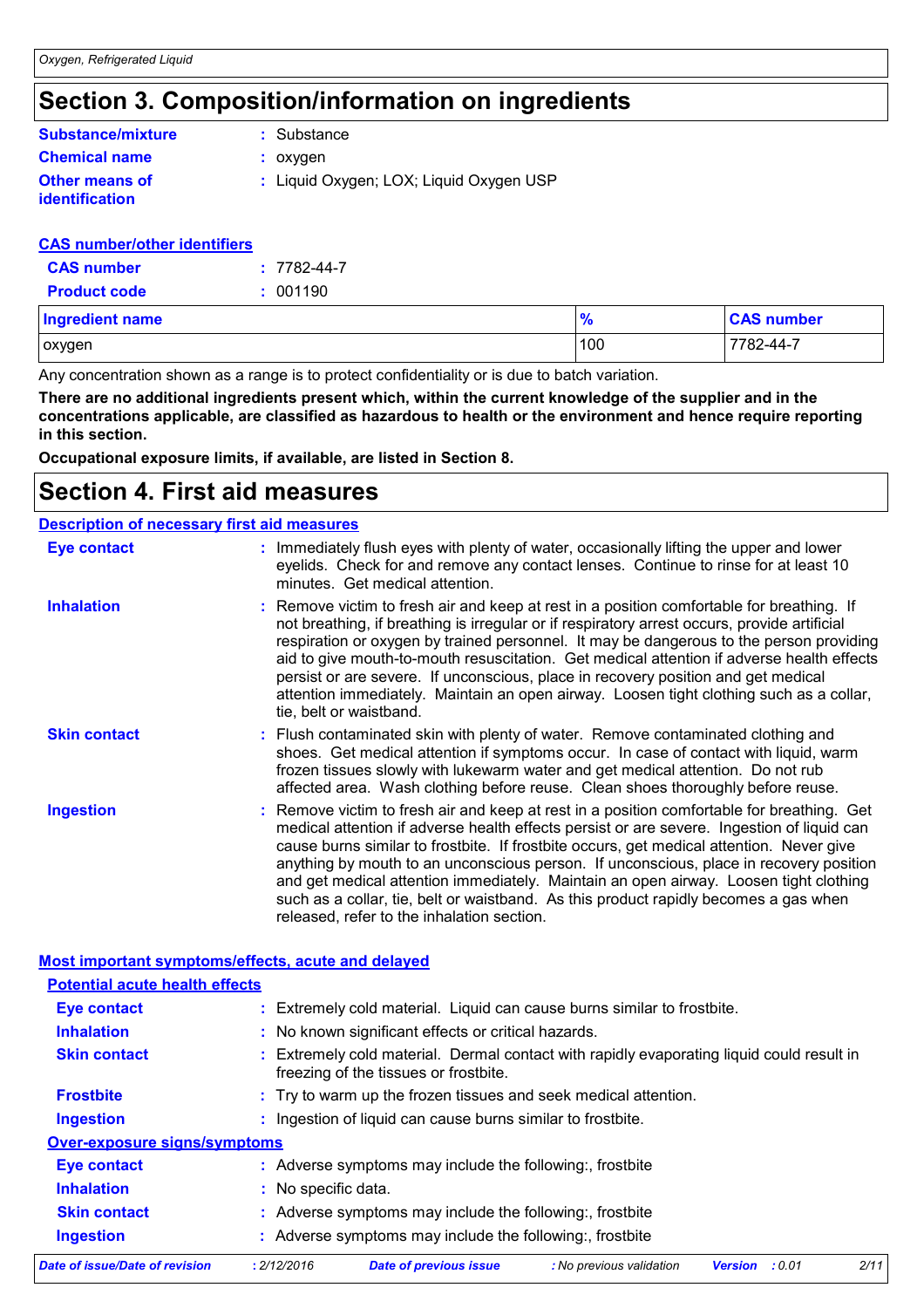# **Section 4. First aid measures**

|                                   | Indication of immediate medical attention and special treatment needed, if necessary                                                                                        |
|-----------------------------------|-----------------------------------------------------------------------------------------------------------------------------------------------------------------------------|
| <b>Notes to physician</b>         | : Treat symptomatically. Contact poison treatment specialist immediately if large<br>quantities have been ingested or inhaled.                                              |
| <b>Specific treatments</b>        | : No specific treatment.                                                                                                                                                    |
| <b>Protection of first-aiders</b> | No action shall be taken involving any personal risk or without suitable training. It may<br>be dangerous to the person providing aid to give mouth-to-mouth resuscitation. |

**See toxicological information (Section 11)**

### **Section 5. Fire-fighting measures**

| <b>Extinguishing media</b>                               |                                                                                                                                                                                                                                                                                                                                                                                      |
|----------------------------------------------------------|--------------------------------------------------------------------------------------------------------------------------------------------------------------------------------------------------------------------------------------------------------------------------------------------------------------------------------------------------------------------------------------|
| <b>Suitable extinguishing</b><br>media                   | : Use an extinguishing agent suitable for the surrounding fire.                                                                                                                                                                                                                                                                                                                      |
| <b>Unsuitable extinguishing</b><br>media                 | : None known.                                                                                                                                                                                                                                                                                                                                                                        |
| <b>Specific hazards arising</b><br>from the chemical     | Contains gas under pressure. Contains refrigerated gas. Oxidizing material. This<br>material increases the risk of fire and may aid combustion. Contact with combustible<br>material may cause fire. In a fire or if heated, a pressure increase will occur and the<br>container may burst or explode.                                                                               |
| <b>Hazardous thermal</b><br>decomposition products       | : No specific data.                                                                                                                                                                                                                                                                                                                                                                  |
| <b>Special protective actions</b><br>for fire-fighters   | : Promptly isolate the scene by removing all persons from the vicinity of the incident if<br>there is a fire. No action shall be taken involving any personal risk or without suitable<br>training. Contact supplier immediately for specialist advice. Move containers from fire<br>area if this can be done without risk. Use water spray to keep fire-exposed containers<br>cool. |
| <b>Special protective</b><br>equipment for fire-fighters | Fire-fighters should wear appropriate protective equipment and self-contained breathing<br>apparatus (SCBA) with a full face-piece operated in positive pressure mode. For<br>incidents involving large quantities, thermally insulated undergarments and thick textile<br>or leather gloves should be worn.                                                                         |

# **Section 6. Accidental release measures**

#### **Personal precautions, protective equipment and emergency procedures**

| For non-emergency<br>personnel                        | : No action shall be taken involving any personal risk or without suitable training.<br>Evacuate surrounding areas. Keep unnecessary and unprotected personnel from<br>entering. Do not touch or walk through spilled material. Shut off all ignition sources.<br>No flares, smoking or flames in hazard area. Avoid breathing gas. Provide adequate<br>ventilation. Wear appropriate respirator when ventilation is inadequate. Put on<br>appropriate personal protective equipment. |
|-------------------------------------------------------|---------------------------------------------------------------------------------------------------------------------------------------------------------------------------------------------------------------------------------------------------------------------------------------------------------------------------------------------------------------------------------------------------------------------------------------------------------------------------------------|
|                                                       | For emergency responders : If specialised clothing is required to deal with the spillage, take note of any information<br>in Section 8 on suitable and unsuitable materials. See also the information in "For non-<br>emergency personnel".                                                                                                                                                                                                                                           |
| <b>Environmental precautions</b>                      | : Ensure emergency procedures to deal with accidental gas releases are in place to avoid<br>contamination of the environment. Avoid dispersal of spilled material and runoff and<br>contact with soil, waterways, drains and sewers. Inform the relevant authorities if the<br>product has caused environmental pollution (sewers, waterways, soil or air).                                                                                                                           |
| Methods and materials for containment and cleaning up |                                                                                                                                                                                                                                                                                                                                                                                                                                                                                       |

#### : Immediately contact emergency personnel. Stop leak if without risk. Use spark-proof tools and explosion-proof equipment. **Small spill :**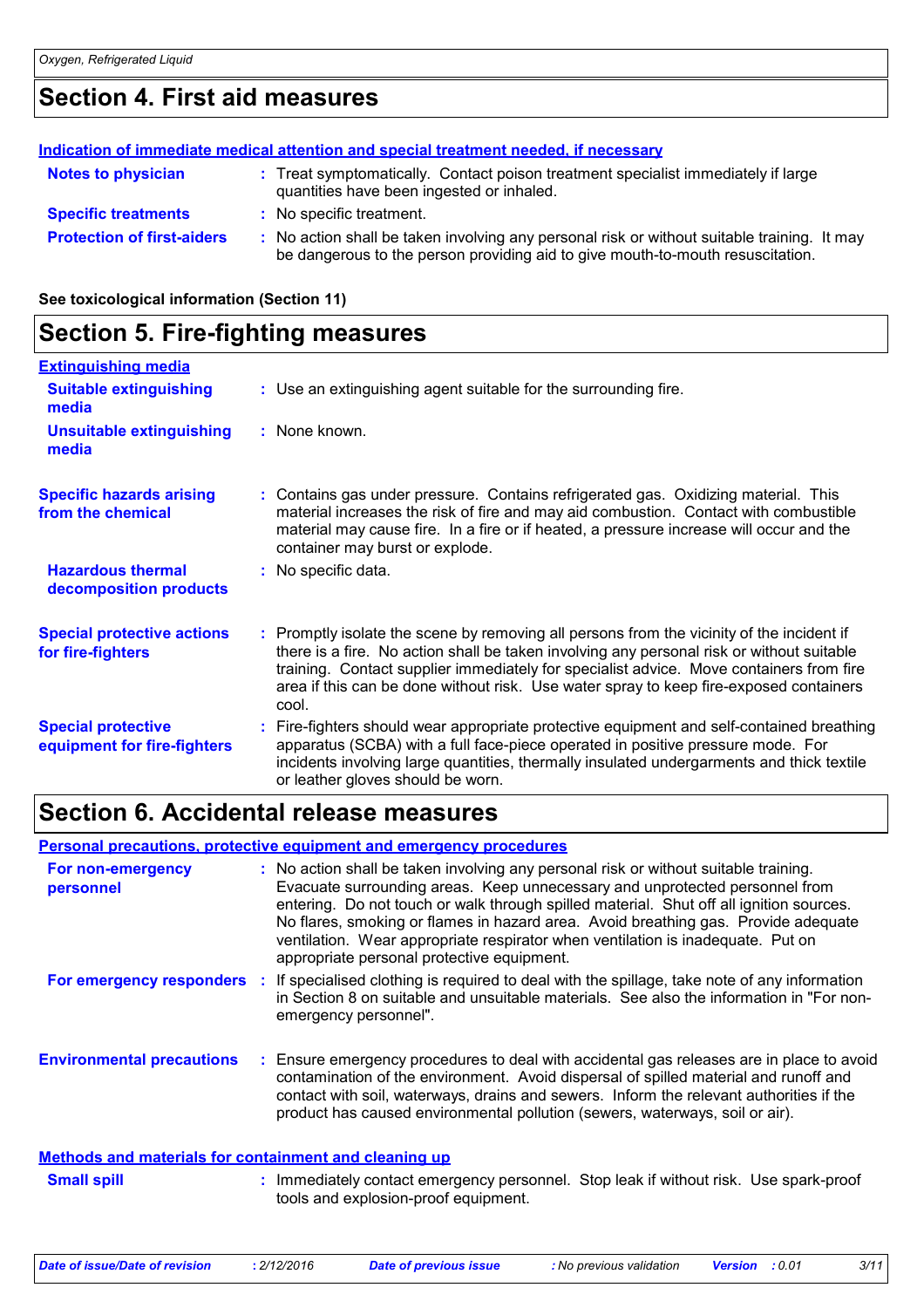### **Section 6. Accidental release measures**

|  | г |  |  |
|--|---|--|--|
|  |   |  |  |

**Large spill Example 20 Contact emergency personnel.** Stop leak if without risk. Use spark-proof **contact emergency** tools and explosion-proof equipment. Note: see Section 1 for emergency contact information and Section 13 for waste disposal.

# **Section 7. Handling and storage**

| <b>Precautions for safe handling</b>                                             |                                                                                                                                                                                                                                                                                                                                                                                                                                                                                                                                                                                                                                                                                                                                                                                                                                                                                                                                                                               |
|----------------------------------------------------------------------------------|-------------------------------------------------------------------------------------------------------------------------------------------------------------------------------------------------------------------------------------------------------------------------------------------------------------------------------------------------------------------------------------------------------------------------------------------------------------------------------------------------------------------------------------------------------------------------------------------------------------------------------------------------------------------------------------------------------------------------------------------------------------------------------------------------------------------------------------------------------------------------------------------------------------------------------------------------------------------------------|
| <b>Protective measures</b>                                                       | : Put on appropriate personal protective equipment (see Section 8). Contains gas under<br>pressure. Contains refrigerated gas. Do not get in eyes or on skin or clothing. Avoid<br>breathing gas. Keep away from clothing, incompatible materials and combustible<br>materials. Keep reduction valves free from grease and oil. Empty containers retain<br>product residue and can be hazardous. Do not puncture or incinerate container. Use<br>equipment rated for cylinder pressure. Close valve after each use and when empty.<br>Protect cylinders from physical damage; do not drag, roll, slide, or drop. Use a suitable<br>hand truck for cylinder movement.<br>Never allow any unprotected part of the body to touch uninsulated pipes or vessels that<br>contain cryogenic liquids. Prevent entrapment of liquid in closed systems or piping<br>without pressure relief devices. Some materials may become brittle at low temperatures<br>and will easily fracture. |
| <b>Advice on general</b><br>occupational hygiene                                 | : Eating, drinking and smoking should be prohibited in areas where this material is<br>handled, stored and processed. Workers should wash hands and face before eating,<br>drinking and smoking. Remove contaminated clothing and protective equipment before<br>entering eating areas. See also Section 8 for additional information on hygiene<br>measures.                                                                                                                                                                                                                                                                                                                                                                                                                                                                                                                                                                                                                 |
| <b>Conditions for safe storage,</b><br>including any<br><b>incompatibilities</b> | : Store in accordance with local regulations. Store in a segregated and approved area.<br>Store in a dry, cool and well-ventilated area, away from incompatible materials (see<br>Section 10). Separate from acids, alkalies, reducing agents and combustibles. Keep<br>container tightly closed and sealed until ready for use. Cylinders should be stored<br>upright, with valve protection cap in place, and firmly secured to prevent falling or being<br>knocked over. Cylinder temperatures should not exceed 52 °C (125 °F).                                                                                                                                                                                                                                                                                                                                                                                                                                           |

### **Section 8. Exposure controls/personal protection**

| <b>Control parameters</b>                         |                                                                                                                                                                                                                                                                                                                                                                                                   |  |
|---------------------------------------------------|---------------------------------------------------------------------------------------------------------------------------------------------------------------------------------------------------------------------------------------------------------------------------------------------------------------------------------------------------------------------------------------------------|--|
| <b>Occupational exposure limits</b>               |                                                                                                                                                                                                                                                                                                                                                                                                   |  |
| oxygen                                            | None.                                                                                                                                                                                                                                                                                                                                                                                             |  |
| <b>Appropriate engineering</b><br><b>controls</b> | : Good general ventilation should be sufficient to control worker exposure to airborne<br>contaminants.                                                                                                                                                                                                                                                                                           |  |
| <b>Environmental exposure</b><br><b>controls</b>  | Emissions from ventilation or work process equipment should be checked to ensure<br>they comply with the requirements of environmental protection legislation. In some<br>cases, fume scrubbers, filters or engineering modifications to the process equipment<br>will be necessary to reduce emissions to acceptable levels.                                                                     |  |
| <b>Individual protection measures</b>             |                                                                                                                                                                                                                                                                                                                                                                                                   |  |
| <b>Hygiene measures</b>                           | : Wash hands, forearms and face thoroughly after handling chemical products, before<br>eating, smoking and using the lavatory and at the end of the working period.<br>Appropriate techniques should be used to remove potentially contaminated clothing.<br>Wash contaminated clothing before reusing. Ensure that eyewash stations and safety<br>showers are close to the workstation location. |  |
| <b>Eye/face protection</b>                        | : Safety eyewear complying with an approved standard should be used when a risk<br>assessment indicates this is necessary to avoid exposure to liquid splashes, mists,<br>gases or dusts. If contact is possible, the following protection should be worn, unless<br>the assessment indicates a higher degree of protection: safety glasses with side-<br>shields.                                |  |
| <b>Skin protection</b>                            |                                                                                                                                                                                                                                                                                                                                                                                                   |  |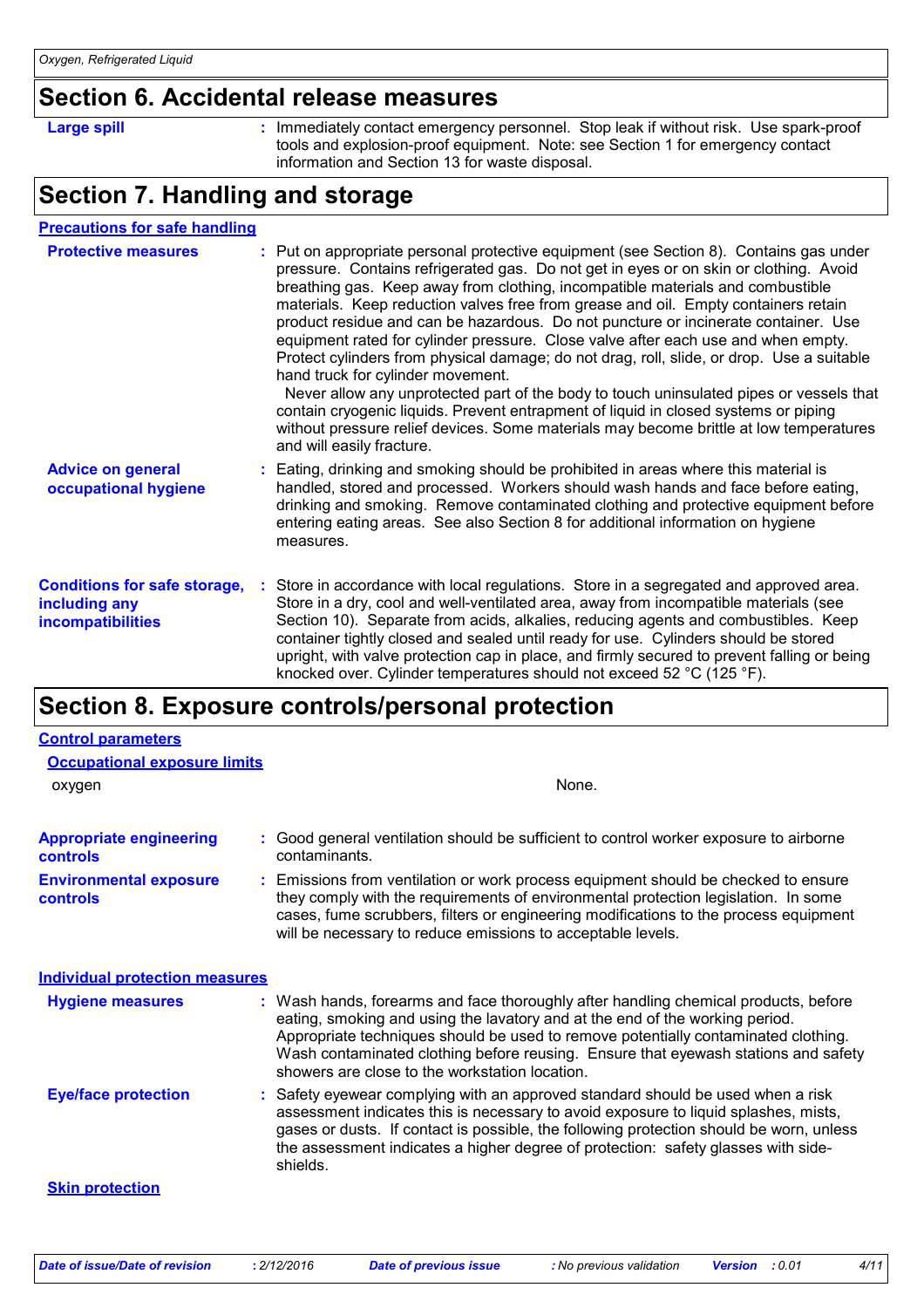# **Section 8. Exposure controls/personal protection**

| <b>Hand protection</b>        | : Chemical-resistant, impervious gloves complying with an approved standard should be<br>worn at all times when handling chemical products if a risk assessment indicates this is<br>necessary. If contact with the liquid is possible, insulated gloves suitable for low<br>temperatures should be worn. Considering the parameters specified by the glove<br>manufacturer, check during use that the gloves are still retaining their protective<br>properties. It should be noted that the time to breakthrough for any glove material may<br>be different for different glove manufacturers. In the case of mixtures, consisting of<br>several substances, the protection time of the gloves cannot be accurately estimated. |
|-------------------------------|----------------------------------------------------------------------------------------------------------------------------------------------------------------------------------------------------------------------------------------------------------------------------------------------------------------------------------------------------------------------------------------------------------------------------------------------------------------------------------------------------------------------------------------------------------------------------------------------------------------------------------------------------------------------------------------------------------------------------------|
| <b>Body protection</b>        | : Personal protective equipment for the body should be selected based on the task being<br>performed and the risks involved and should be approved by a specialist before<br>handling this product.                                                                                                                                                                                                                                                                                                                                                                                                                                                                                                                              |
| <b>Other skin protection</b>  | : Appropriate footwear and any additional skin protection measures should be selected<br>based on the task being performed and the risks involved and should be approved by a<br>specialist before handling this product.                                                                                                                                                                                                                                                                                                                                                                                                                                                                                                        |
| <b>Respiratory protection</b> | : Use a properly fitted, air-purifying or air-fed respirator complying with an approved<br>standard if a risk assessment indicates this is necessary. Respirator selection must be<br>based on known or anticipated exposure levels, the hazards of the product and the safe<br>working limits of the selected respirator.                                                                                                                                                                                                                                                                                                                                                                                                       |

# **Section 9. Physical and chemical properties**

| <b>Appearance</b>                                 |    |                                                                                                                                                   |
|---------------------------------------------------|----|---------------------------------------------------------------------------------------------------------------------------------------------------|
| <b>Physical state</b>                             |    | : Cryogenic Liquid                                                                                                                                |
| <b>Color</b>                                      |    | Colorless. Blue.                                                                                                                                  |
| <b>Molecular weight</b>                           |    | 32 g/mole                                                                                                                                         |
| <b>Molecular formula</b>                          |    | : 02                                                                                                                                              |
| <b>Boiling/condensation point</b>                 |    | : $-183^{\circ}$ C ( $-297.4^{\circ}$ F)                                                                                                          |
| <b>Melting/freezing point</b>                     |    | : $-218.4^{\circ}$ C ( $-361.1^{\circ}$ F)                                                                                                        |
| <b>Critical temperature</b>                       |    | : $-118.15^{\circ}$ C (-180.7°F)                                                                                                                  |
| <b>Odor</b>                                       |    | Odorless.                                                                                                                                         |
| <b>Odor threshold</b>                             | ŧ. | Not available.                                                                                                                                    |
| pH                                                |    | Not available.                                                                                                                                    |
| <b>Flash point</b>                                |    | [Product does not sustain combustion.]                                                                                                            |
| <b>Burning time</b>                               |    | Not applicable.                                                                                                                                   |
| <b>Burning rate</b>                               |    | Not applicable.                                                                                                                                   |
| <b>Evaporation rate</b>                           |    | Not available.                                                                                                                                    |
| <b>Flammability (solid, gas)</b>                  |    | Extremely flammable in the presence of the following materials or conditions: reducing<br>materials, combustible materials and organic materials. |
| Lower and upper explosive<br>(flammable) limits   | ÷. | Not available.                                                                                                                                    |
| <b>Vapor pressure</b>                             |    | : Not available.                                                                                                                                  |
| <b>Vapor density</b>                              |    | : $1.1$ (Air = 1)                                                                                                                                 |
| <b>Specific Volume (ft 3/lb)</b>                  |    | 12.0482                                                                                                                                           |
| Gas Density (lb/ft 3)                             |    | 0.083                                                                                                                                             |
| <b>Relative density</b>                           |    | Not applicable.                                                                                                                                   |
| <b>Solubility</b>                                 |    | Not available.                                                                                                                                    |
| <b>Solubility in water</b>                        |    | Not available.                                                                                                                                    |
| <b>Partition coefficient: n-</b><br>octanol/water |    | : 0.65                                                                                                                                            |
| <b>Auto-ignition temperature</b>                  | ÷. | Not available.                                                                                                                                    |
| <b>Decomposition temperature</b>                  |    | Not available.                                                                                                                                    |
| <b>SADT</b>                                       |    | Not available.                                                                                                                                    |
| <b>Viscosity</b>                                  |    | : Not applicable.                                                                                                                                 |

```
Date of issue/Date of revision : 2/12/2016 Date of previous issue : No previous validation Version : 0.01 5/11
```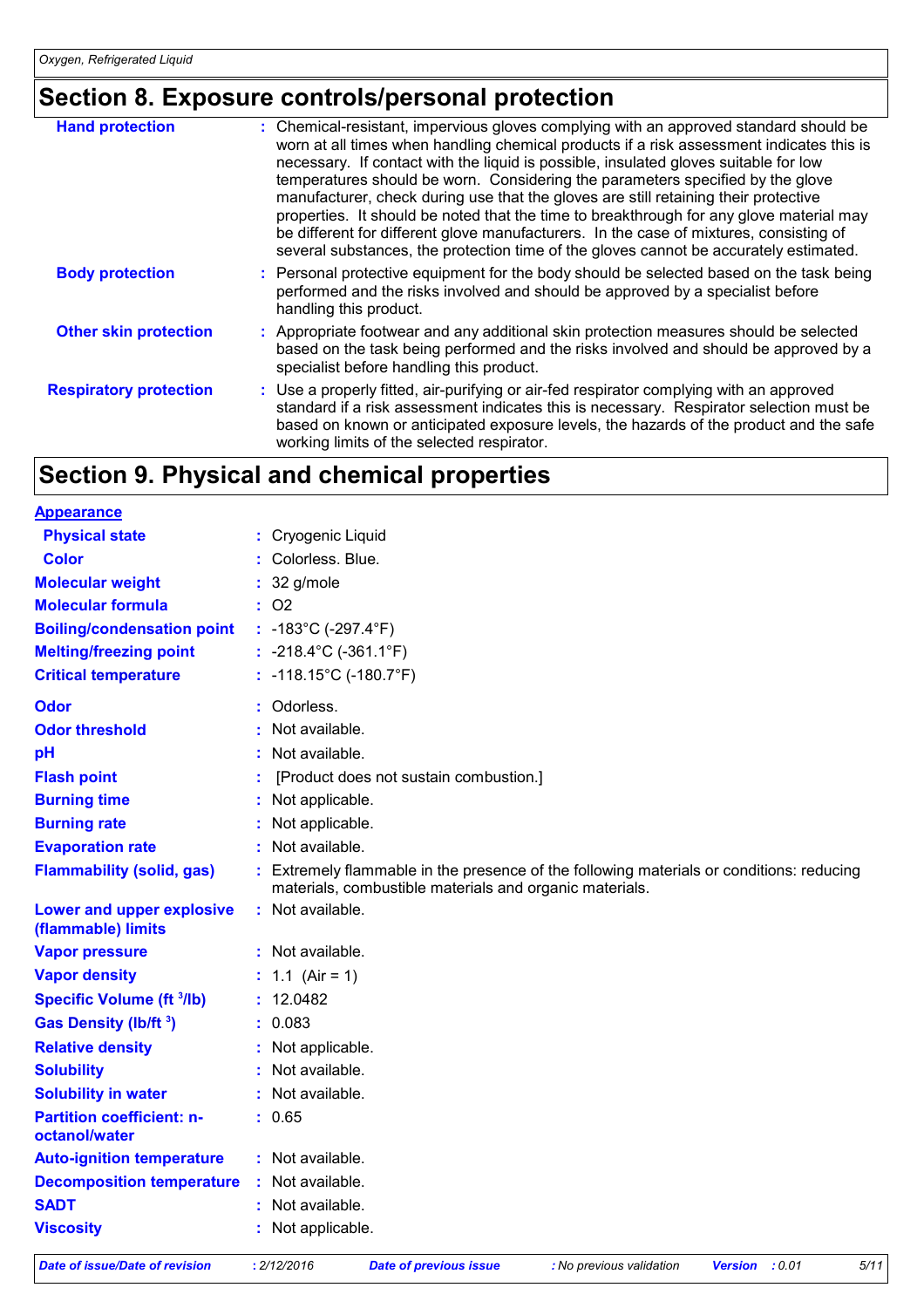### **Section 10. Stability and reactivity**

| <b>Reactivity</b>                            | : No specific test data related to reactivity available for this product or its ingredients.                                    |
|----------------------------------------------|---------------------------------------------------------------------------------------------------------------------------------|
| <b>Chemical stability</b>                    | : The product is stable.                                                                                                        |
| <b>Possibility of hazardous</b><br>reactions | : Under normal conditions of storage and use, hazardous reactions will not occur.                                               |
| <b>Conditions to avoid</b>                   | : No specific data.                                                                                                             |
| <b>Incompatible materials</b>                | : Highly reactive or incompatible with the following materials:<br>combustible materials<br>reducing materials<br>grease<br>oil |
| <b>Hazardous decomposition</b><br>products   | : Under normal conditions of storage and use, hazardous decomposition products should<br>not be produced.                       |

**Hazardous polymerization :** Under normal conditions of storage and use, hazardous polymerization will not occur.

# **Section 11. Toxicological information**

#### **Information on toxicological effects**

#### **Acute toxicity**

Not available.

#### **Irritation/Corrosion**

Not available.

#### **Sensitization**

Not available.

#### **Mutagenicity**

Not available.

# **Carcinogenicity**

Not available.

#### **Reproductive toxicity** Not available.

**Teratogenicity**

### Not available.

#### **Specific target organ toxicity (single exposure)**

Not available.

#### **Specific target organ toxicity (repeated exposure)** Not available.

**Aspiration hazard**

Not available.

#### **Information on the likely :** Not available.

**routes of exposure**

#### **Potential acute health effects**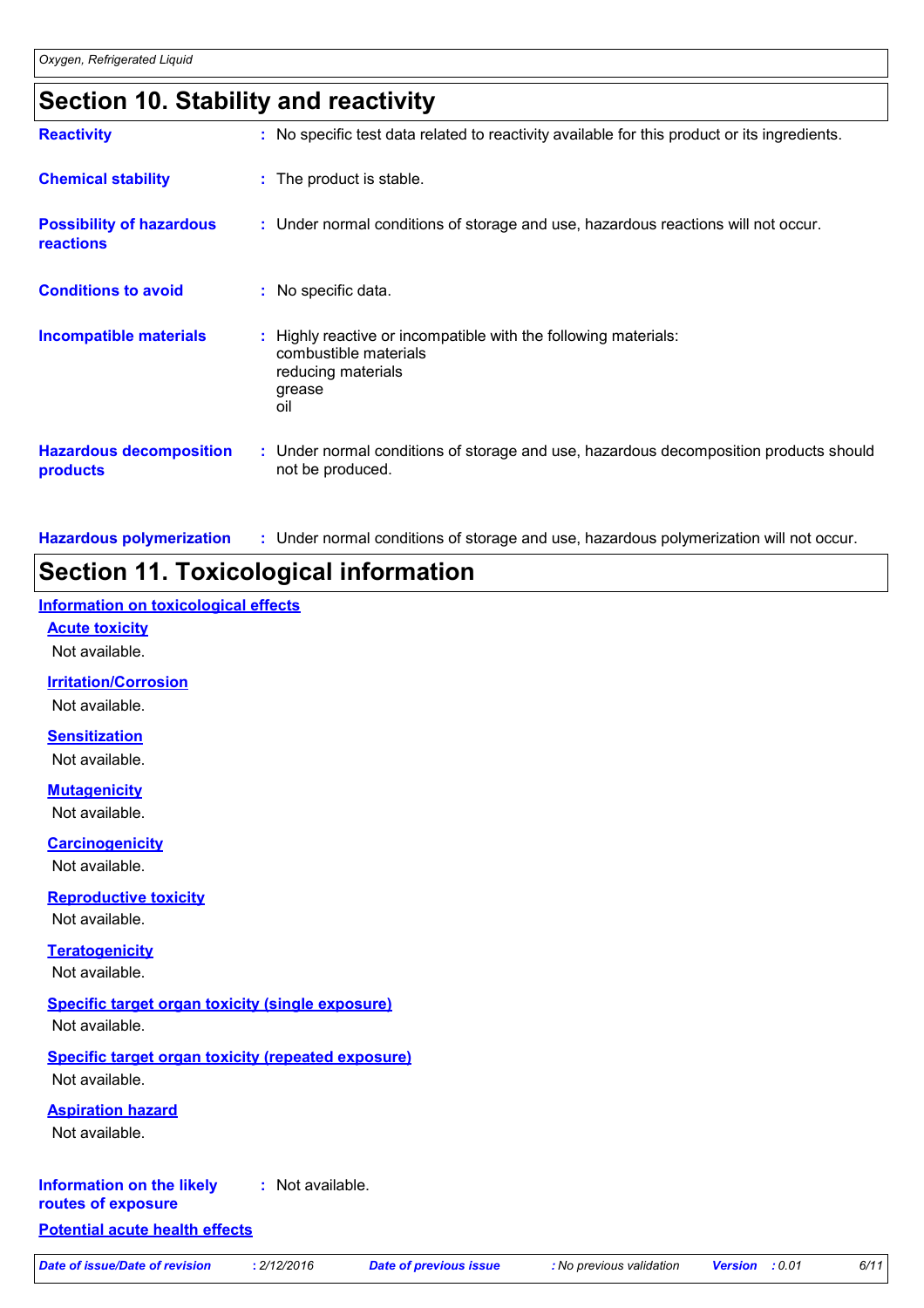# **Section 11. Toxicological information**

| <b>Eye contact</b>                      | : Extremely cold material. Liquid can cause burns similar to frostbite.                                                          |
|-----------------------------------------|----------------------------------------------------------------------------------------------------------------------------------|
| <b>Inhalation</b>                       | No known significant effects or critical hazards.                                                                                |
| <b>Skin contact</b>                     | Extremely cold material. Dermal contact with rapidly evaporating liquid could result in<br>freezing of the tissues or frostbite. |
| <b>Ingestion</b>                        | : Ingestion of liquid can cause burns similar to frostbite.                                                                      |
|                                         | <b>Symptoms related to the physical, chemical and toxicological characteristics</b>                                              |
| <b>Eye contact</b>                      | : Adverse symptoms may include the following:, frostbite                                                                         |
| <b>Inhalation</b>                       | No specific data.                                                                                                                |
| <b>Skin contact</b>                     | : Adverse symptoms may include the following:, frostbite                                                                         |
| <b>Ingestion</b>                        | : Adverse symptoms may include the following:, frostbite                                                                         |
|                                         | Delayed and immediate effects and also chronic effects from short and long term exposure                                         |
| <b>Short term exposure</b>              |                                                                                                                                  |
| <b>Potential immediate</b><br>effects   | : Not available.                                                                                                                 |
| <b>Potential delayed effects</b>        | : Not available.                                                                                                                 |
| <b>Long term exposure</b>               |                                                                                                                                  |
| <b>Potential immediate</b><br>effects   | : Not available.                                                                                                                 |
| <b>Potential delayed effects</b>        | $:$ Not available.                                                                                                               |
| <b>Potential chronic health effects</b> |                                                                                                                                  |
| Not available.                          |                                                                                                                                  |
| <b>General</b>                          | : No known significant effects or critical hazards.                                                                              |
|                                         |                                                                                                                                  |
| <b>Carcinogenicity</b>                  | : No known significant effects or critical hazards.                                                                              |
| <b>Mutagenicity</b>                     | No known significant effects or critical hazards.                                                                                |
| <b>Teratogenicity</b>                   | No known significant effects or critical hazards.                                                                                |
| <b>Developmental effects</b>            | No known significant effects or critical hazards.                                                                                |

#### **Numerical measures of toxicity**

**Acute toxicity estimates**

Not available.

### **Section 12. Ecological information**

#### **Toxicity**

Not available.

#### **Persistence and degradability**

Not available.

#### **Bioaccumulative potential**

| <b>Product/ingredient name</b> | $\mathsf{LogP}_\mathsf{ow}$ | <b>BCF</b> | Potential |
|--------------------------------|-----------------------------|------------|-----------|
| oxygen                         | 0.65                        |            | low       |

#### **Mobility in soil**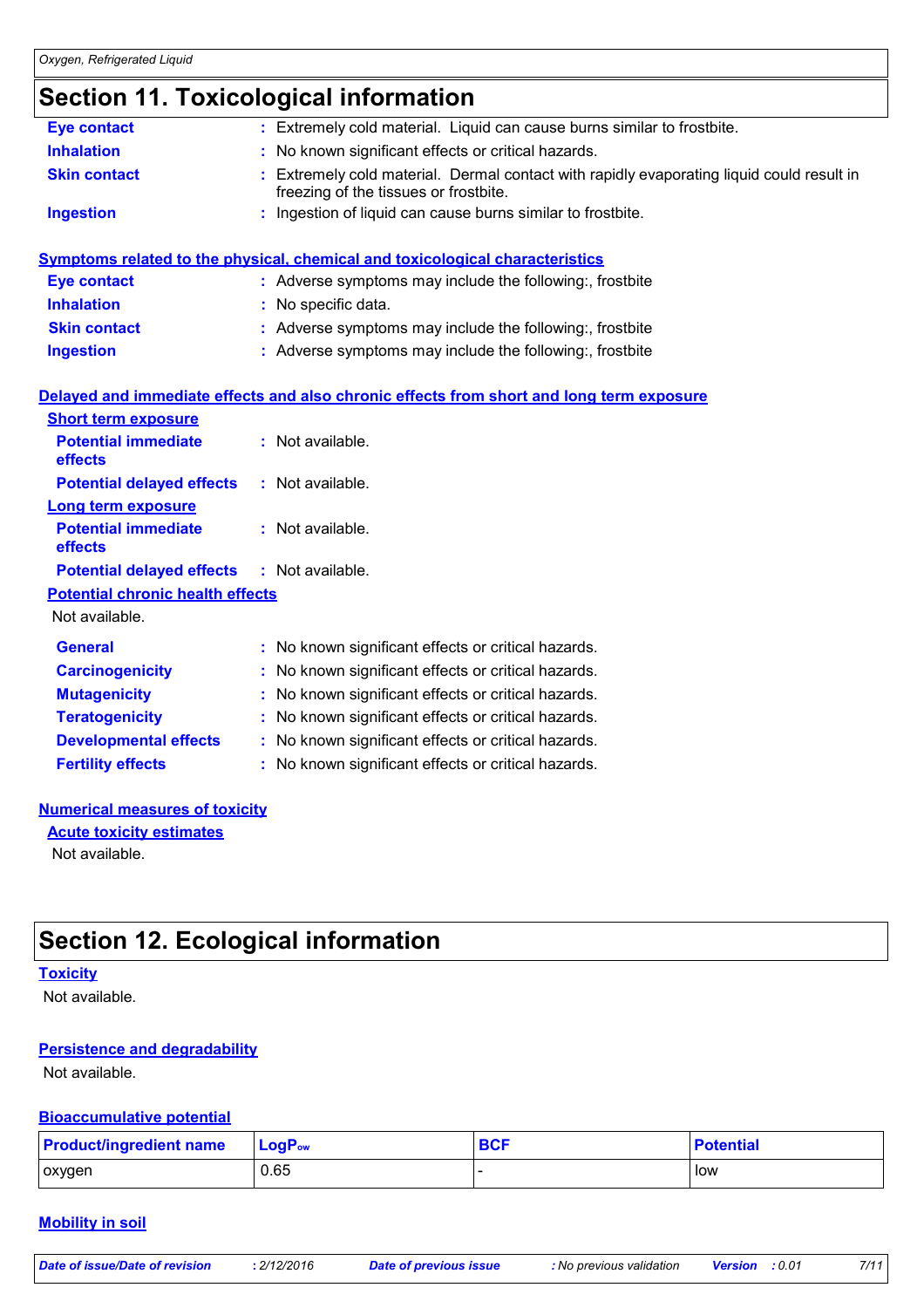# **Section 12. Ecological information**

**Soil/water partition coefficient (KOC)**

**:** Not available.

**Other adverse effects** : No known significant effects or critical hazards.

### **Section 13. Disposal considerations**

The generation of waste should be avoided or minimized wherever possible. Disposal of this product, solutions and any by-products should at all times comply with the requirements of environmental protection and waste disposal legislation and any regional local authority requirements. Dispose of surplus and non-recyclable products via a licensed waste disposal contractor. Waste should not be disposed of untreated to the sewer unless fully compliant with the requirements of all authorities with jurisdiction. Empty Airgas-owned pressure vessels should be returned to Airgas. Waste packaging should be recycled. Incineration or landfill should only be considered when recycling is not feasible. This material and its container must be disposed of in a safe way. Empty containers or liners may retain some product residues. Do not puncture or incinerate container. **Disposal methods :**

|                                         | <b>DOT</b>                                                                                                                                                                                                     | <b>TDG</b>                                                                                                                                                                                                                                                                                                                                                                                                                     | <b>Mexico</b>                  | <b>IMDG</b>                    | <b>IATA</b>                                                                                                                                 |
|-----------------------------------------|----------------------------------------------------------------------------------------------------------------------------------------------------------------------------------------------------------------|--------------------------------------------------------------------------------------------------------------------------------------------------------------------------------------------------------------------------------------------------------------------------------------------------------------------------------------------------------------------------------------------------------------------------------|--------------------------------|--------------------------------|---------------------------------------------------------------------------------------------------------------------------------------------|
| <b>UN number</b>                        | <b>UN1073</b>                                                                                                                                                                                                  | <b>UN1073</b>                                                                                                                                                                                                                                                                                                                                                                                                                  | <b>UN1073</b>                  | <b>UN1073</b>                  | <b>UN1073</b>                                                                                                                               |
| <b>UN proper</b><br>shipping name       | Oxygen, Refrigerated<br>Liquid                                                                                                                                                                                 | Oxygen, Refrigerated<br>Liquid                                                                                                                                                                                                                                                                                                                                                                                                 | Oxygen, Refrigerated<br>Liquid | Oxygen, Refrigerated<br>Liquid | Oxygen, Refrigerated<br>Liquid                                                                                                              |
| <b>Transport</b><br>hazard class(es)    | 2.2(5.1)<br><b>ONDIZER</b>                                                                                                                                                                                     | 2.2                                                                                                                                                                                                                                                                                                                                                                                                                            | 2.2(5.1)                       | 2.2(5.1)                       | 2.2(5.1)                                                                                                                                    |
| <b>Packing group</b>                    |                                                                                                                                                                                                                |                                                                                                                                                                                                                                                                                                                                                                                                                                |                                |                                |                                                                                                                                             |
| <b>Environment</b>                      | No.                                                                                                                                                                                                            | No.                                                                                                                                                                                                                                                                                                                                                                                                                            | No.                            | No.                            | No.                                                                                                                                         |
| <b>Additional</b><br><b>information</b> | <b>Limited quantity</b><br>Yes.<br><b>Packaging instruction</b><br>Passenger aircraft<br>Quantity limitation: 75<br>kg<br>Cargo aircraft<br>Quantity limitation: 150<br>kg<br><b>Special provisions</b><br>A52 | Product classified as<br>per the following<br>sections of the<br>Transportation of<br>Dangerous Goods<br>Regulations: 2.13-2.17<br>(Class 2), 2.23-2.25<br>(Class 5).<br><b>Explosive Limit and</b><br><b>Limited Quantity Index</b><br>0.125<br><b>ERAP Index</b><br>3000<br><b>Passenger Carrying</b><br><b>Ship Index</b><br>50<br><b>Passenger Carrying</b><br>Road or Rail Index<br>75<br><b>Special provisions</b><br>42 |                                |                                | <b>Passenger and Cargo</b><br><b>Aircraft</b> Quantity<br>limitation: 75 kg<br><b>Cargo Aircraft Only</b><br>Quantity limitation: 150<br>kg |

**Section 14. Transport information**

**"Refer to CFR 49 (or authority having jurisdiction) to determine the information required for shipment of the product."**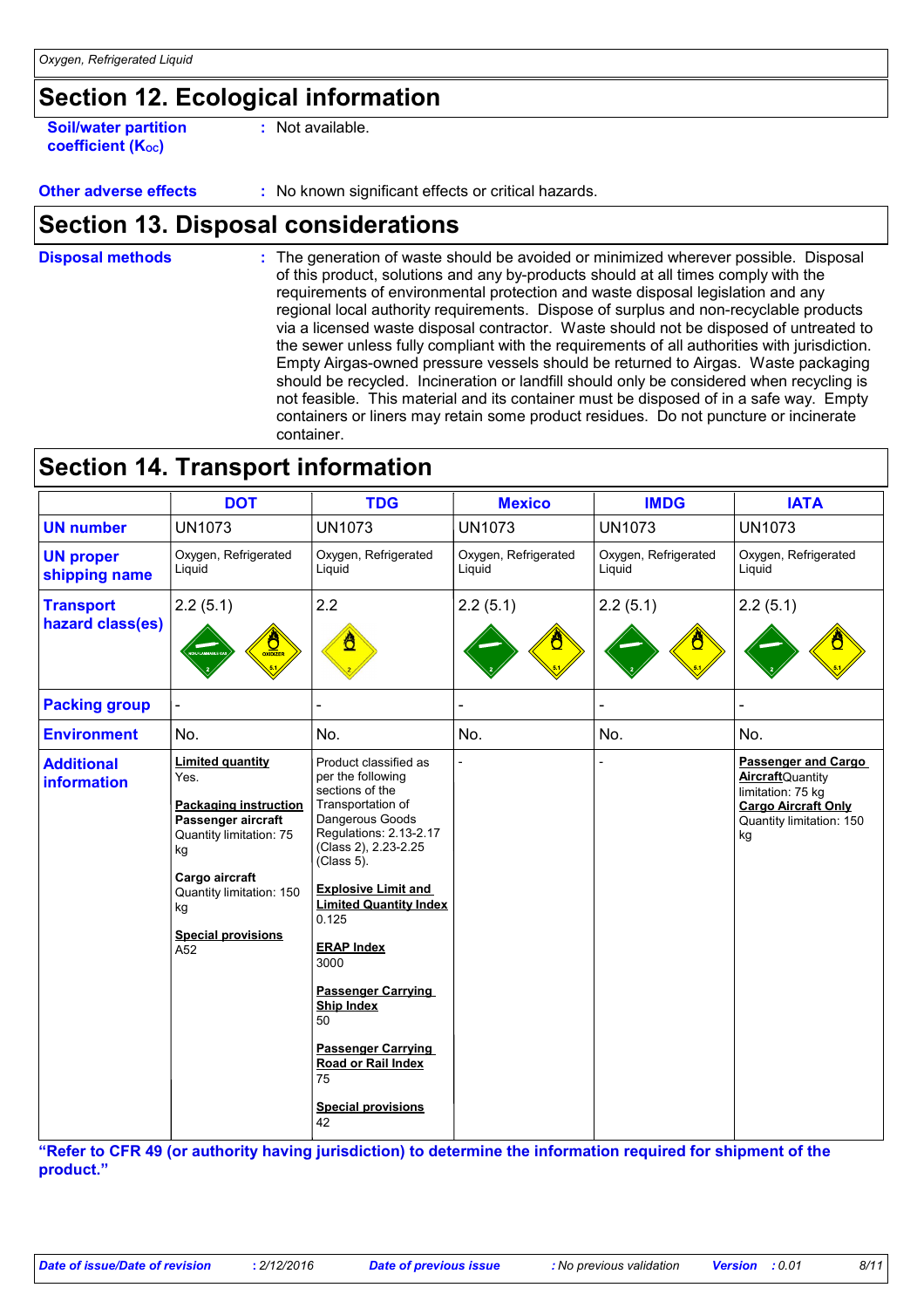# **Section 14. Transport information**

|                                                                                                        | Special precautions for user : Transport within user's premises: always transport in closed containers that are<br>upright and secure. Ensure that persons transporting the product know what to do in the<br>event of an accident or spillage. |
|--------------------------------------------------------------------------------------------------------|-------------------------------------------------------------------------------------------------------------------------------------------------------------------------------------------------------------------------------------------------|
| <b>Transport in bulk according : Not available.</b><br>to Annex II of MARPOL<br>73/78 and the IBC Code |                                                                                                                                                                                                                                                 |

# **Section 15. Regulatory information**

| <b>U.S. Federal regulations</b>                                                   |  | : TSCA 8(a) CDR Exempt/Partial exemption: This material is listed or exempted. |
|-----------------------------------------------------------------------------------|--|--------------------------------------------------------------------------------|
|                                                                                   |  | United States inventory (TSCA 8b): This material is listed or exempted.        |
| <b>Clean Air Act Section 112</b><br>(b) Hazardous Air<br><b>Pollutants (HAPS)</b> |  | : Not listed                                                                   |
| <b>Clean Air Act Section 602</b><br><b>Class I Substances</b>                     |  | : Not listed                                                                   |
| <b>Clean Air Act Section 602</b><br><b>Class II Substances</b>                    |  | : Not listed                                                                   |
| <b>DEA List I Chemicals</b><br>(Precursor Chemicals)                              |  | : Not listed                                                                   |
| <b>DEA List II Chemicals</b><br><b>(Essential Chemicals)</b>                      |  | : Not listed                                                                   |
| <b>SARA 302/304</b>                                                               |  |                                                                                |
| <b>Composition/information on ingredients</b>                                     |  |                                                                                |
| No products were found.                                                           |  |                                                                                |
| <b>SARA 304 RQ</b>                                                                |  | : Not applicable.                                                              |
| <b>SARA 311/312</b>                                                               |  |                                                                                |
| <b>Classification</b>                                                             |  | : Sudden release of pressure                                                   |

#### **Composition/information on ingredients**

| <b>Name</b> | $\frac{9}{6}$ | <b>Fire</b> | <b>Sudden</b><br>hazard release of<br><b>pressure</b> | <b>Reactive</b> | Immediate<br>(acute)<br>health<br><b>hazard</b> | Delayed<br>(chronic)<br>health<br><b>hazard</b> |
|-------------|---------------|-------------|-------------------------------------------------------|-----------------|-------------------------------------------------|-------------------------------------------------|
| oxygen      | 100           | No.         | Yes.                                                  | INo.            | No.                                             | No.                                             |

#### **Massachusetts State regulations**

|  | This material is listed |  |
|--|-------------------------|--|
|  |                         |  |

| <b>New York</b>                  | : This material is not listed.         |
|----------------------------------|----------------------------------------|
| <b>New Jersey</b>                | $:$ This material is listed.           |
| <b>Pennsylvania</b>              | : This material is listed.             |
| <b>International regulations</b> |                                        |
| <b>International lists</b>       |                                        |
| <b>National inventory</b>        |                                        |
| <b>Australia</b>                 | : This material is listed or exempted. |
| <b>Canada</b>                    | : This material is listed or exempted. |
| <b>China</b>                     | : This material is listed or exempted. |
| <b>Europe</b>                    | : This material is listed or exempted. |
| <b>Japan</b>                     | : Not determined.                      |
| <b>Malaysia</b>                  | : Not determined.                      |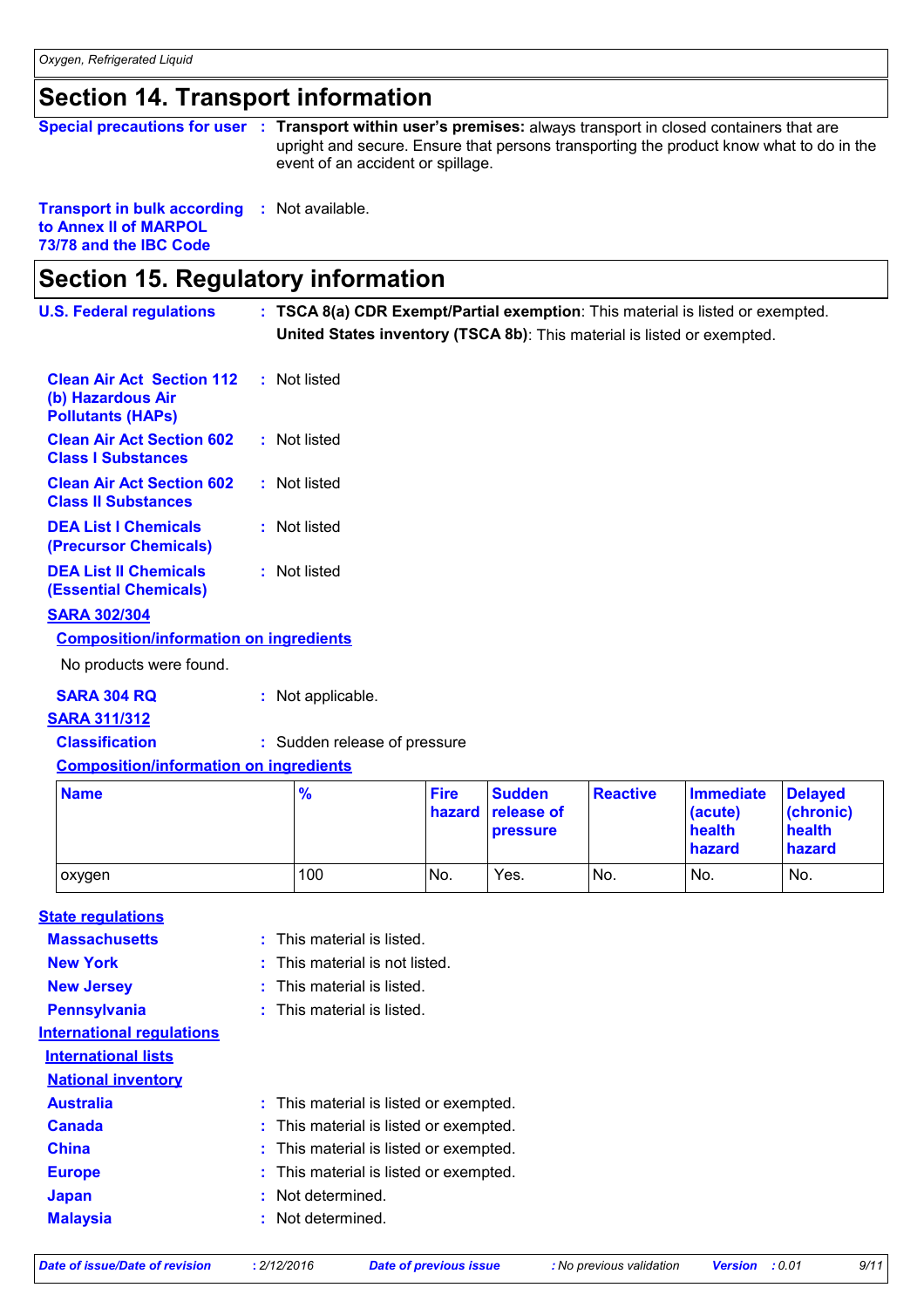### **Section 15. Regulatory information**

| <b>New Zealand</b>       | : This material is listed or exempted.                                                                                                                                                                                                                                                                                                                                    |  |  |  |
|--------------------------|---------------------------------------------------------------------------------------------------------------------------------------------------------------------------------------------------------------------------------------------------------------------------------------------------------------------------------------------------------------------------|--|--|--|
| <b>Philippines</b>       | : This material is listed or exempted.                                                                                                                                                                                                                                                                                                                                    |  |  |  |
| <b>Republic of Korea</b> | : This material is listed or exempted.                                                                                                                                                                                                                                                                                                                                    |  |  |  |
| <b>Taiwan</b>            | : This material is listed or exempted.                                                                                                                                                                                                                                                                                                                                    |  |  |  |
| <b>Canada</b>            |                                                                                                                                                                                                                                                                                                                                                                           |  |  |  |
| <b>WHMIS (Canada)</b>    | : Class A: Compressed gas.<br>Class C: Oxidizing material.                                                                                                                                                                                                                                                                                                                |  |  |  |
|                          | <b>CEPA Toxic substances:</b> This material is not listed.<br><b>Canadian ARET:</b> This material is not listed.<br><b>Canadian NPRI:</b> This material is not listed.<br>Alberta Designated Substances: This material is not listed.<br><b>Ontario Designated Substances: This material is not listed.</b><br>Quebec Designated Substances: This material is not listed. |  |  |  |

### **Section 16. Other information**

| <b>Canada Label requirements : Class A: C</b> |  |  |
|-----------------------------------------------|--|--|
|-----------------------------------------------|--|--|

**Compressed gas.** Class C: Oxidizing material.

#### **Hazardous Material Information System (U.S.A.)**



**Caution: HMIS® ratings are based on a 0-4 rating scale, with 0 representing minimal hazards or risks, and 4 representing significant hazards or risks Although HMIS® ratings are not required on SDSs under 29 CFR 1910. 1200, the preparer may choose to provide them. HMIS® ratings are to be used with a fully implemented HMIS® program. HMIS® is a registered mark of the National Paint & Coatings Association (NPCA). HMIS® materials may be purchased exclusively from J. J. Keller (800) 327-6868.**

**The customer is responsible for determining the PPE code for this material.**

**National Fire Protection Association (U.S.A.)**



**Reprinted with permission from NFPA 704-2001, Identification of the Hazards of Materials for Emergency Response Copyright ©1997, National Fire Protection Association, Quincy, MA 02269. This reprinted material is not the complete and official position of the National Fire Protection Association, on the referenced subject which is represented only by the standard in its entirety.**

**Copyright ©2001, National Fire Protection Association, Quincy, MA 02269. This warning system is intended to be interpreted and applied only by properly trained individuals to identify fire, health and reactivity hazards of chemicals. The user is referred to certain limited number of chemicals with recommended classifications in NFPA 49 and NFPA 325, which would be used as a guideline only. Whether the chemicals are classified by NFPA or not, anyone using the 704 systems to classify chemicals does so at their own risk.**

#### **Procedure used to derive the classification**

| <b>Classification</b>                              |                          |                               | <b>Justification</b>               |                          |       |  |
|----------------------------------------------------|--------------------------|-------------------------------|------------------------------------|--------------------------|-------|--|
| Ox. Gas 1, H270<br>Press. Gas Refr. Liq. Gas, H281 |                          |                               | Expert judgment<br>Expert judgment |                          |       |  |
| <b>History</b>                                     |                          |                               |                                    |                          |       |  |
| Date of printing                                   | : 2/12/2016              |                               |                                    |                          |       |  |
| Date of issue/Date of<br>revision                  | : 2/12/2016              |                               |                                    |                          |       |  |
| Date of previous issue                             | : No previous validation |                               |                                    |                          |       |  |
| Date of issue/Date of revision                     | : 2/12/2016              | <b>Date of previous issue</b> | : No previous validation           | <b>Version</b><br>: 0.01 | 10/11 |  |